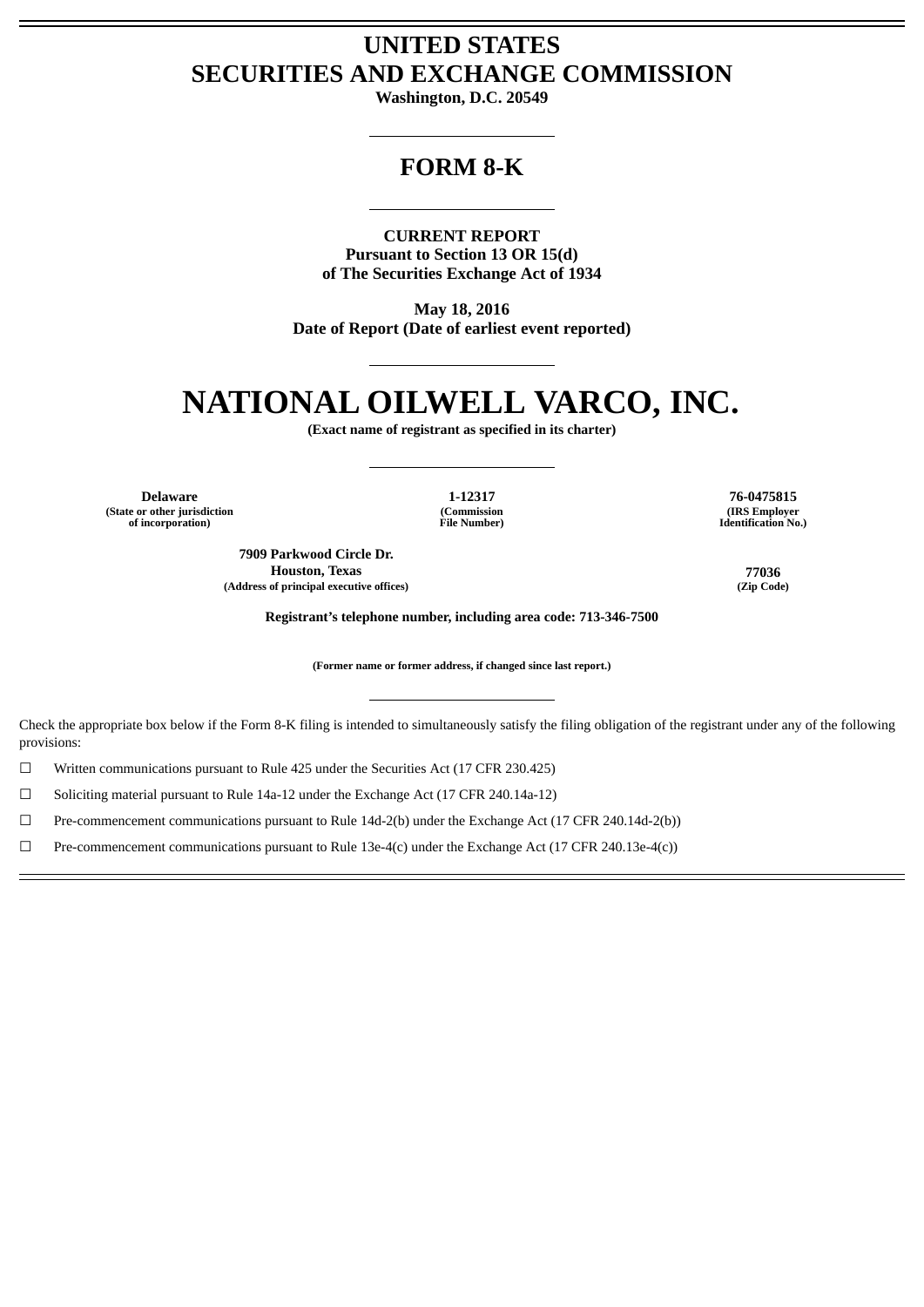## **Item 5.07 Submission of Matters to a Vote of Security Holders**

On May 18, 2016, National Oilwell Varco, Inc. (the "Company") held its Annual Meeting of Stockholders where the following matters were voted upon and approved by the Company's stockholders:

- 1. the election of nine members to the Board of Directors;
- 2. the ratification of the appointment of Ernst & Young LLP as the Company's independent auditors for 2016;
- 3. the approval, on an advisory basis, of the compensation of our named executive officers; and
- 4. the approval of amendments to the National Oilwell Varco, Inc. Long-Term Incentive Plan;

The following is a summary of the voting results for each matter presented to the Company's stockholders:

| 1. Election of directors: | <b>FOR</b>  | <b>AGAINST</b> | <b>ABSTAIN</b> | <b>BROKER</b><br><b>NON-VOTES</b> |
|---------------------------|-------------|----------------|----------------|-----------------------------------|
| Clay C. Williams          | 279,376,757 | 10,361,280     | 1,051,553      | 34,543,681                        |
| Greg L. Armstrong         | 284,815,005 | 5,798,919      | 175,666        | 34,543,681                        |
| Marcela E. Donadio        | 286,551,666 | 3,965,221      | 272,703        | 34,543,681                        |
| Ben A. Guill              | 285,472,521 | 5,140,098      | 176,971        | 34,543,681                        |
| James T. Hackett          | 287,480,946 | 3,135,848      | 172,796        | 34,543,681                        |
| David D. Harrison         | 284,715,865 | 5,895,601      | 178,124        | 34,543,681                        |
| Roger L. Jarvis           | 285,701,823 | 4,909,404      | 178,363        | 34,543,681                        |
| Eric L. Mattson           | 286,155,266 | 4,439,520      | 194,804        | 34,543,681                        |
| William R. Thomas         | 286,886,937 | 3.724.104      | 178,549        | 34,543,681                        |

The nine directors nominated by the Board of Directors were re-elected to serve one-year terms expiring in 2017. There were no nominees to office other than the directors elected.

2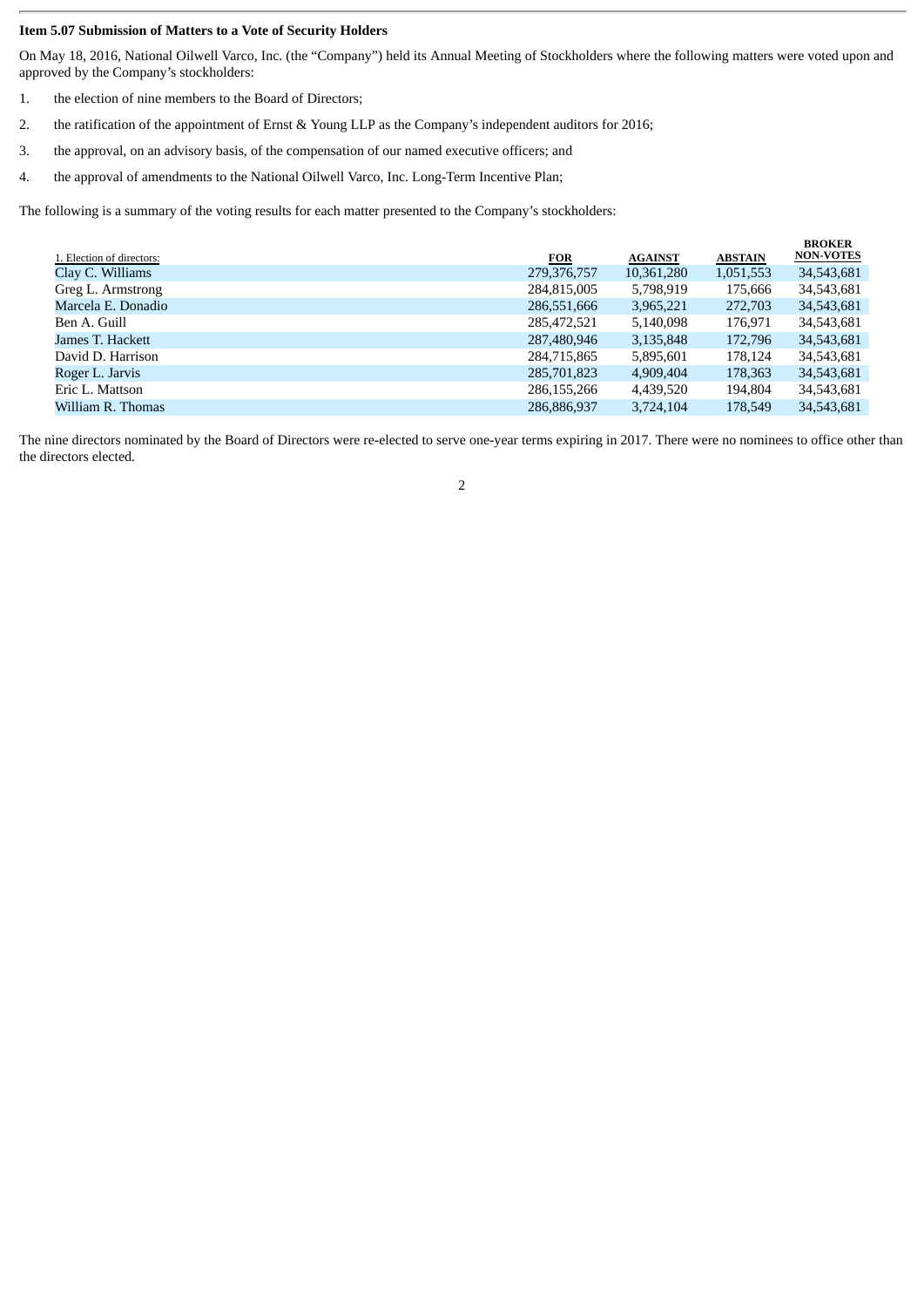|    |                                                                                     | <b>FOR</b>  | <b>AGAINST</b> | <b>ABSTAIN</b> | <b>BROKER</b><br><b>NON-VOTES</b> |
|----|-------------------------------------------------------------------------------------|-------------|----------------|----------------|-----------------------------------|
| 2. | Ratification of the appointment of Ernst & Young LLP as the Company's               |             |                |                |                                   |
|    | independent auditors for 2016                                                       | 315,701,888 | 8,939,759      | 691,624        | $\bf{0}$                          |
|    |                                                                                     | <b>FOR</b>  | <b>AGAINST</b> | <b>ABSTAIN</b> | <b>BROKER</b><br><b>NON-VOTES</b> |
| 3. | Approval of the compensation of the Company's named executive officers              | 277,562,617 | 10,890,487     | 2,336,486      | 34,543,681                        |
|    |                                                                                     | <b>FOR</b>  | <b>AGAINST</b> | <b>ABSTAIN</b> | <b>BROKER</b><br><b>NON-VOTES</b> |
| 4. | Approval of amendments to the National Oilwell Varco, Inc. Long-Term Incentive Plan | 274,349,553 | 14,270,728     | 2,169,309      | 34,543,681                        |
|    | 3                                                                                   |             |                |                |                                   |